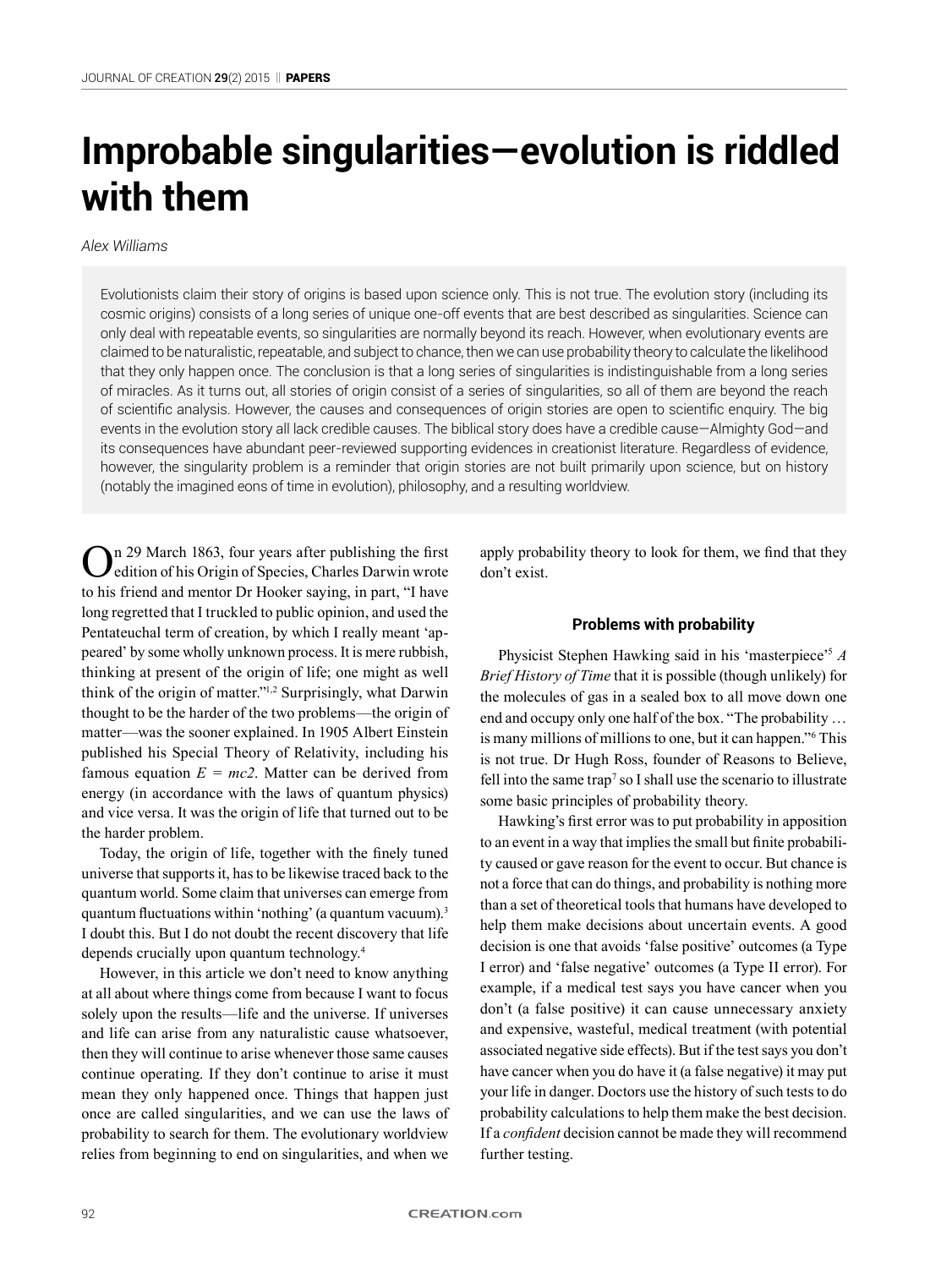A basic rule of probability is that  $p = 1-q$ , where *p* is the probability that an event will happen, and *q* is the probability that it will not happen. The Null Hypothesis (simplest assumption) in statistical testing is that there is no difference between some test measure and zero. If this assumption is proven false (at some calculated level of *confidence*) then the Alternate Hypothesis is accepted that it is different from zero. As the value of *p* becomes smaller, the value of *q* becomes larger, so a *confident* decision must strike a balance between Type I and Type II errors. The tables in the back of statistical textbooks carry a set of *p* values that optimize these risks, usually  $p = 0.05, 0.01$ , and 0.001. Hawking's own probability statement gives us a value of  $p < 0.000000000001$ , and we will see shortly that it is not significantly different from zero. We should place *no confidence* in his reasoning, even by his own criteria.

But astonishingly, Hawking vastly underestimated the size of his problem. To understand why, we need to simplify his scenario. Suppose his box has just one molecule of gas in it and that in order to examine the contents we insert a partition at the half-way point so the molecule is either in the left (L) or right (R) hand end. There is a 100% probability that the gas molecule is either in L or in R. Add a second gas molecule, and to calculate combinations we must now label them, say A and B. The possible combinations are: (underlined groups signify all in one end)  $[A & B$  in L],  $[A]$  $\&$  B in R], [A in L  $\&$  B in R], and [B in L  $\&$  A in R]. So the probability of both molecules being in one end only is two cases out of four, or 50%. Add a third molecule, C, and we get these combinations:  $[A, B & C$  in L,  $[A, B & C$  in R,  $[A, B]$ & B in L & C in R], [A in L & B, C in R], [A, C in L & B in R], [B in L & A, C in R], [B, C in L & A in R], [C in L & A, B in R]. The probability is now two cases in eight, or 25%. Add a fourth molecule and the probability drops to 2 cases in 16, or 12.5%, and so on. The results are plotted in figure 1.

The pattern that emerges is that there are always only two possibilities of Hawking being correct (all in L or all in R), while the number of possible combinations rises as 2*<sup>n</sup>* where  $n =$  the number of gas molecules. The Binomial distribution describes this situation where one of two outcomes is possible. It shows that with 10 molecules  $p = 0.001$ , and with 20 molecules  $p = 0.000001$ . However, a shoe box of ordinary air would contain something in the order of  $10^{23}$  (a hundred thousand million trillion) molecules of gas. So the probability of Hawking being correct is not "many millions of millions to one" but just two chances in 2100,000,000,000,000,000,000,000, or about 1 chance in 1030,000,000,000,000,000,000,000. Since there are only about 1080 atoms in the universe, Hawking's decision to say "it can happen" is an excruciating Type I error!

But there is a much more fundamental error in Hawking's scenario. The movements of gas particles are not chance events; they are determined by the laws of motion.

Probability theory can be applied to such events only as an approximation to physical reality. Chance cannot accomplish what the laws of physics prohibit. Being a physicist Hawking should have asked himself whether the laws of physics would permit such a scenario. The first law of motion says a body that is moving or at rest will continue in that state unless a force acts upon it. At normal room temperature and pressure the gas molecules—mostly nitrogen  $(N_2)$  and  $oxygen (O<sub>2</sub>)$ —zip around at more than a thousand miles per hour,<sup>8</sup> bouncing about like billiard balls on a billiard table but in 3-dimensions.

Suppose that gas molecules did begin to concentrate down one end of Hawking's box. Molecules in the transition region between the dense region and the empty region will face numerous obstacles if they move towards the dense region. They will bounce around among lots of other gas molecules adding to the pressure and temperature in that end. On the other hand, molecules that move towards the empty region will face no such resistance, so trillions of them will always be zipping back into the empty region at over a thousand miles per hour. Hawking's scenario could never eventuate.

People often apply probability theory inappropriately and an entertaining overview is presented in David Hand's book *The Improbability Principle: Why coincidences, miracles, and rare events happen every day*. 9 But in trying to explain everything with chance, Hand falls into the same trap as Hawking and Ross by applying probability theory to imaginary events that are divorced from physical reality. Astrobiologists make their living doing this very same thing. They 'guesstimate' a multitude of probabilities and insert them into the terms of the famous Drake equation to calculate the number of extraterrestrial intelligent civilizations in our galaxy and universe. Such applications are purely imaginary—using chance as a surrogate for ignorance—without proper regard for whether the proposed events are physically possible.10

#### **The singularity problem**

As stated, a singularity is a unique event that only happens once. Singularities must have special causes, not common causes. Things that have common causes produce common events, not singularities. For example, rain is a common event (in most places on Earth) caused by particular aspects of the hydrological cycle. Rain generally falls downwards, not upwards, because gravity generally pulls things towards the centre of the earth. If rain is ever observed to move upwards, then it can usually be explained by an updraft in air currents—another facet of planetary climate.

In physics, a gravitational singularity occurs in the heart of a 'black hole'. When a large star burns up all its nuclear fuel it collapses in on itself, and it is a prediction of Einstein's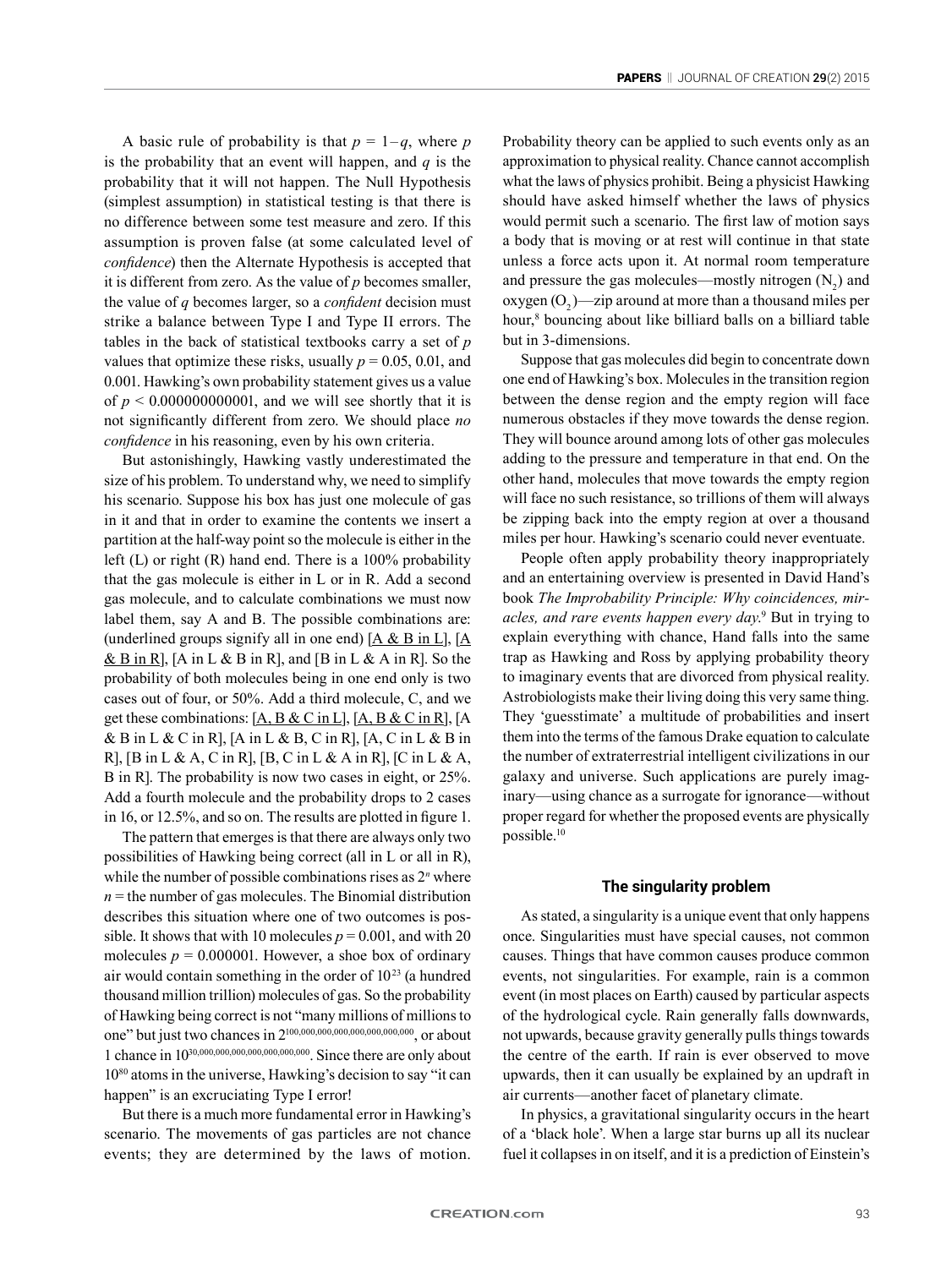

Figure 1. Probability that all gas molecules will accumulate in one end of Hawking's box, plotted against the number of molecules in the box.

General Relativity that its internal self-gravitational attraction overcomes all resistance to its core collapsing, thereby sucking everything nearby (including light, thus the name 'black hole') into a black hole with a singularity at its centre. This is a single point with density and temperature approaching infinity in an infinitesimally small volume, according to the theory. Once this happens there is no way of reversing it. This kind of event can happen many times because there are many large stars, but it can only happen once to a particular star because it is irreversible, on the timescale commonly assumed for the universe.

In mathematics, a singularity is a point in a given algebraic function where the derivative (rate of change) is undefined, but every near-neighbourhood point does have a derivative. This kind of singularity is somewhat like a sheet



Figure 2. Homochirality is essential in maintaining the correct secondary structure of proteins. The homochiral alpha-helix (A) and beta-sheet (B) are both made of 100% left-handed amino acids. If even one right-handed molecule is present, it destroys the helix (C) and creates a defect in the sheet (D).

of metal along which the algebraic function describes straight lines, but at a particular point there is a hole (a singularity) across which it is *not* possible to travel in a straight line.

Singularities in the biochemical evolution of life on Earth were drawn to popular attention by Nobel Prizewining biochemist Christian de Duve in his excellent book Singularities: Landmarks on the Pathways of Life.<sup>11</sup> He used the word 'singularity' to describe all the many barriers to progress in the development of life for which we currently have no naturalistic explanation. His first example was *homochirality* and it provides us with an easy way to illustrate the singularity principle.

# **Homochirality**

Life's molecules are generally 100% pure in their chemical composition. In contrast, environmental materials such as air, soil, and water are always mixtures of many different chemicals.12 Life is built upon carbon-based molecules and many of these have a property called *chirality*—they can exist in two forms that are mirror-images of each other (like our left and right hands) and these are called *enantiomers*. Cells generally use only 100% pure forms of just one of the two enantiomers (e.g. lefthanded amino acids and right-handed sugars).<sup>13</sup> Such 100% pure forms are said to be *homochiral* (of the same *chirality*).

Laboratory experiments that produce amino acids and sugars always produce an approximately 50:50 mixture of the left- and right-handed forms. Likewise, amino acids that have been found in meteorites are mixed. The problem that Christian de Duve faced was how to turn a 50:50 mixture into a 100% pure version of just one—and always the same—enantiomer. There is no known way of doing it in an environmental setting because both enantiomers have the same chemical properties. It can only be done in the

laboratory with specialized equipment.

The reason that cells *must* use *only* homochiral molecules is illustrated in figure 2. The *primary structure* of a protein is expressed in its sequence of amino acids. Its *secondary structure* is expressed in the way the long protein chain folds up to make a functional piece of molecular material that can then be formed into a molecular machine. The most common folding patterns are the *alpha-helix* (figure 2A) and the *beta-sheet* (figure 2B) forms. These patterns are possible only if *every* amino acid joins up in exactly the same way. The *alpha-helix*, for example, will continue turning around on itself in a symmetric helical pattern only if every single unit within it follows the pattern.<sup>14</sup> If just one right-handed amino acid is included, then the symmetrical pattern of the *alpha-helix* is disrupted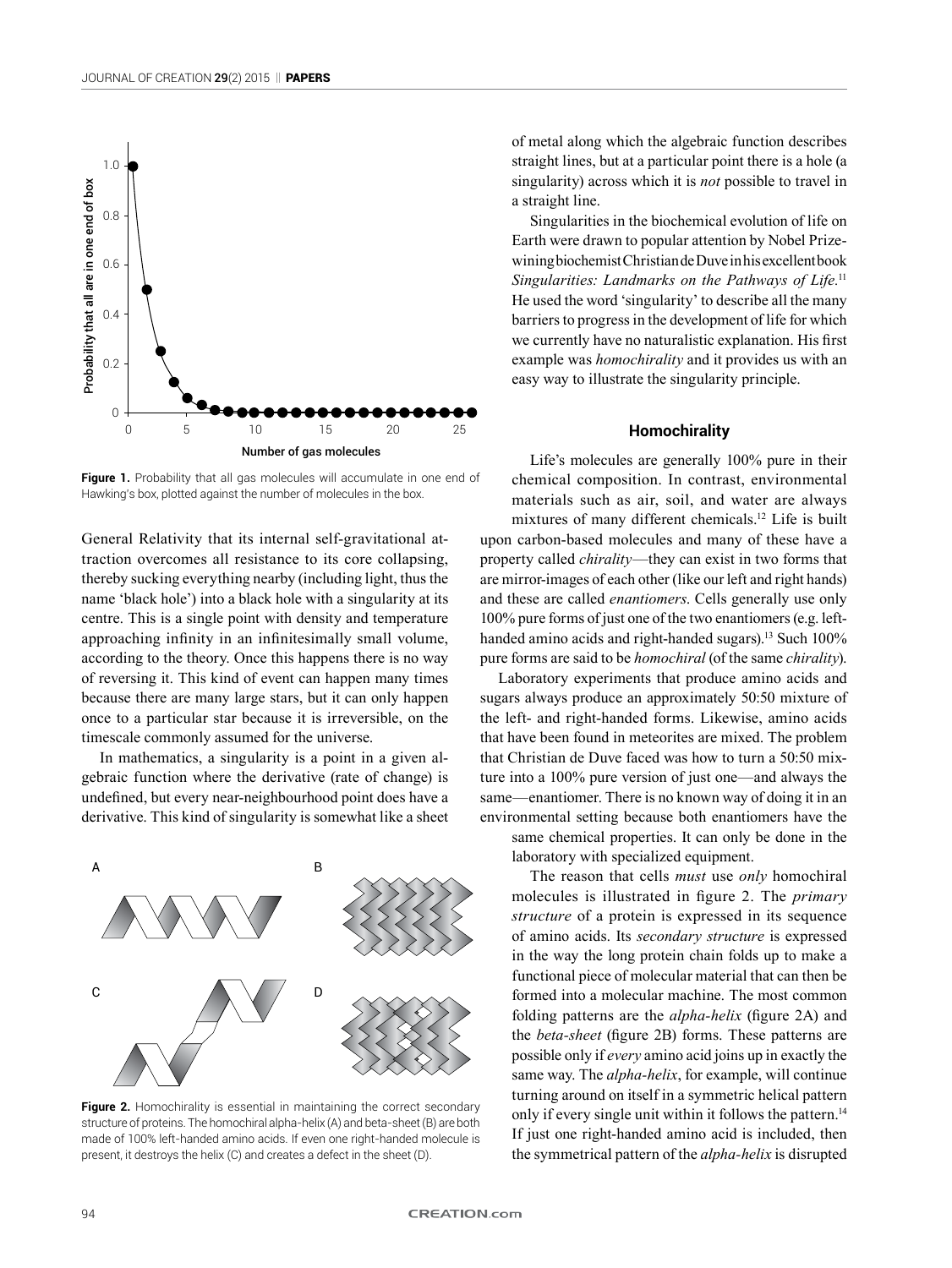(figure 2C). Likewise, if even one right-handed molecule is included in the *beta-sheet*, then it causes a defect in the material (figure 2D).

Stanley Miller's pioneering 1953 origin-of-life experiments used electricity to simulate lightning strikes in gas/liquid mixtures and produced some trace amounts of useful amino acids. However, such experiments create more problems than they solve. They produce a mucky mess containing many more useless chemicals than originally present, $15$  so the system is much further away from the 100% purity that life requires!

Homochirality is just one of the many kinds of problems that de Duve faced over and over again throughout his book. He did an excellent job of making suggestions on how to overcome these barriers, but in the end had to admit defeat. Something very special indeed must have happened to produce each one of the extraordinary and varied outcomes that he listed among life's basic requirements—things that no-one has ever observed to happen in the natural world. That is why he called the book '*Singularities*'.

#### **Singularities, miracles, and universes**

Singularities present evolutionists with a severe, but generally overlooked, problem. Because singularities only happen once they are indistinguishable from miracles. A miracle, according to the American Heritage Dictionary of the English Language, is "An event that appears inexplicable by the laws of nature and so is held to be supernatural in origin or an act of God". De Duve's list of singularities included all the major components of the first prokaryote cell, plus those of the first eukaryote cell, plus the requirements for multi-cellularity, right up to the origin of man. However, singularities are not just confined to biochemistry—they are *everywhere* in the evolutionary worldview, right back to the origin of the universe.

The big bang theory of the origin of the universe begins in a gravitational singularity. There is no way to get a universe out of such a singularity, so the supposed 'big bang' event had to have been another singularity. The imagined subsequent history was recently summarized by a group of expert critics as consisting of: General Relativity Theory + Dark Matter + Dark Energy + Inflation.16 The latter three of these four are purely imaginary, and General Relativity Theory fails when applied to spiral galaxies and galaxy clusters so it cannot be trusted to describe the whole universe. These critics seriously suggested adding a further imaginary 'Dark Force' to the theory to get it working better! Creationist expert John Hartnett has shown that Carmeli's Cosmological Relativity



Figure 3. A tree diagram of Hominid evolution, based on DNA sequence comparisons. Redrawn from Lecointre & Le Guyader, *The Tree of Life*, 2006.

Theory can produce better explanations that do not need such imaginary components.<sup>17</sup>

According to theory, the big bang fireball should have produced equal amounts of 'matter  $+$  anti-matter' (mostly hydrogen and anti-hydrogen) but the anti-matter has not been observed, so another singularity is required to make it 'disappear'. Then another 'monster universe' of 'cold dark matter' (many times the size of the big bang) had to have come into being by some entirely unknown singularity. Then by another singularity the cold dark matter spontaneously organized itself into countless galaxy- and star-sized clumps, which could then gravitationally pull the expanding cloud of matter-gas into the clumpy stars and galaxies that we see today, as far as our telescopes can reach. This theory doesn't work when applied to our local group of galaxies so it certainly should not be trusted to explain the universe.<sup>16</sup>

Planet formation "still suffers from a large number of unsolved mysteries" and it requires multiple singularities to explain why every known planetary system is different.<sup>18</sup> Even the very first step—the accretion of stardust—faces a "seemingly unsurmountable 'meter-size barrier' for the growth of particles".19 Most scientists give the impression that they can explain the whole universe with science, but the more we get to know about it, the more miraculous it appears.

## **Singularities everywhere**

A large catalogue of singularities confronts us in the phylogenetic trees that adorn textbooks on evolutionary biology. Consider the example of the Hominid tree in figure 3.

Christian de Duve highlighted the problem in these diagrams with questions such as: Why did only one line of hominids lead to modern man? Why did only one line of fish develop lungs and walk onto land and become amphibians? We could add to his list by asking: Why did only one line of amphibians turn into reptiles? Why did only one line of reptiles turn into birds? Why did only one line of reptiles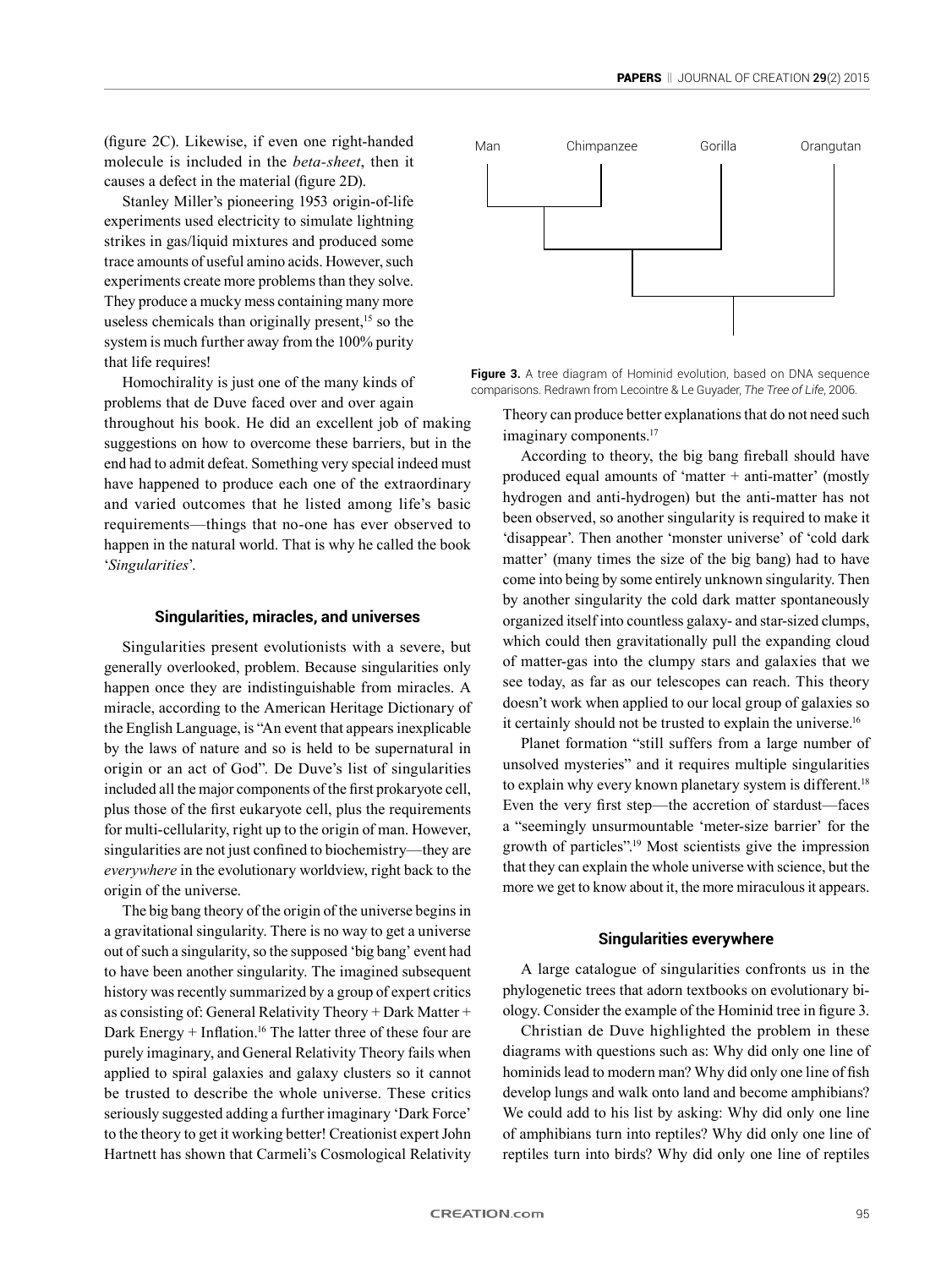

**Figure 4.** The probability of just one evolutionary event occurring during a range of different times, when its expected frequency is once in a million years, according to the Poisson distribution.

turn into mammals? Why did only one line of mammals turn into primates?

Another approach to the problem is via 'Murphy's Law'. Murphy's Law says that if anything can go wrong it will. It arose in the field of marine engineering design. Design engineers need to build safety factors into their designs to deal with all the possible things that can go wrong. This is especially important in shipbuilding because if something goes wrong at sea, people die. Design engineers therefore need to expect the worst to happen, and then design their structures in the full knowledge that if something can go wrong it will.

A more positive statement of this principle is that 'if something can happen, then it probably will happen eventually'. Singularities become problematic for evolutionists when they claim that their stories only appeal to natural causes and repeatable random events. We then have to ask, "How often will it happen?" If it can happen once in a million years (or 5 or 10 million years), then it could have happened a multitude of times in the 600 million years currently assigned to the reign of multicellular life on Earth. Singularities become impossible in this timeframe!

## **Probability of single events**

We can use probability theory to estimate the likelihood that an evolutionary event will happen just once and only once. That is, if an event can happen and it does happen, then, like rain falling or stars exploding, it may happen more than once. On the other hand, if it is to qualify as a singularity,

then we need to know the probability of it happening just once and only once.

For single random events that occur at variable time intervals, the Poisson distribution can tell us, for a given expected frequency of occurrence, how often an event is likely to occur during a given time interval. For example, if someone claims that a particular kind of evolutionary event can occur once in a million years, then we can use the Poisson distribution to calculate the probability that it might occur 0, 1, 2, 3, or 10, or any other number of times during any particular time period. We can also use the Poisson distribution to find the probability of an event occurring just once during different lengths of times, as plotted in figure 4. In this case there is a small probability that it could occur once in ten thousand years (point A). It is most likely to occur just once after a million years (point B). However, after a hundred million years the probability is zero (point C) because it would have occurred many times by then.

Now let's see what the probabilities are for various numbers of events at any given time. Figure 5 shows the probability curve for the expected number of evolutionary events after 10 million years when the expected frequency is once in a million years.

This graphs shows why singularities are so troublesome when the timescale is greater than the time needed for the event to occur once. If an evolutionary event can occur once in a million years, then after 10 million years it is most likely to have occurred 10 times (point B). The probability of it occurring 20 times (point C) at  $p = 0.002$  is four times greater than the probability of it occurring just once (point A) where  $p = 0.0005$ .

# **Probability of multiple singularities**

Singularities are not the greatest problem facing evolutionary biology—an almost infinitely greater problem is how to deal with long series of singularities! Take, for example, the lineage that supposedly led from single-celled ancestors to humans. In his book *The Ancestor's Tale: A Pilgrimage to the Dawn of Evolution*, Richard Dawkins traced the evolutionary history of humans backwards through time. He estimated that there were about 40 critical evolutionary events required to turn the single-celled ancestor into a human.20

Now there are some differing opinions among evolutionary biologists over particular transition points, and opinions change as new fossils are discovered. But in general, at any one time, the consensus is usually that one particular fossil (or fossil species) represents the best evidence of the transitional form or common ancestor. That is, if a fossil is known, then biologists tend to be satisfied with that and do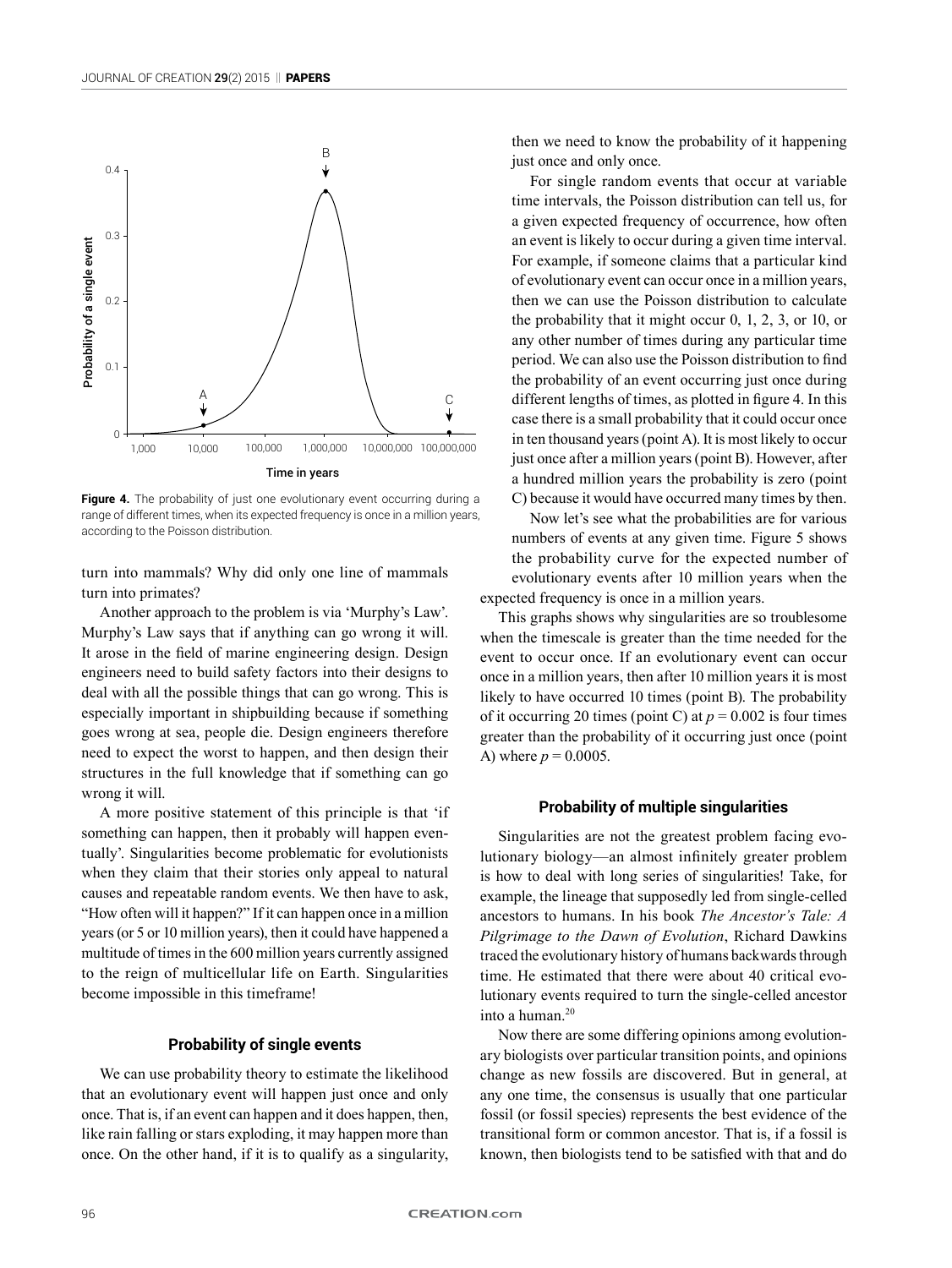not require a multitude of ancestors—it is simply assumed that one is both necessary and sufficient. Dawkins followed this reasoning, and his uniformitarian worldview allowed only one kind of driving mechanism for the evolutionary process—what we see happening around us today, mostly natural selection of natural variation.

There are differing time intervals between Dawkins' 40 critical events, but for the sake of simplicity let's just take the average length of time and call it *T*, so that the whole sequence would require a total time of 40 x *T.* Using the method illustrated in figure 5 for single random events we can see that the first evolutionary event should have taken place about 40 times by now. That is, if such an event can occur once in time *T* then it should occur, on average, about 40 times during a period of 40 x *T*. Similarly, the second event should have occurred about 39 times, the third about 38 times, the fourth about 37 times and so on. Only the last evolutionary event in the series would be expected to have occurred just once. That is what we would expect to happen, on average. What is the likelihood that each of the 40 steps occurred just once, and only once?

When we go to a shop and buy multiple items, the total amount we pay is the sum of the prices for each individual item. The order in which the items are entered into the register doesn't matter. However, with probabilities like this series of 40 events we must *multiply* the probabilities because each event is dependent upon the event preceding it. So the probability that all events will occur just once is the probability of getting just one event when 40 are expected, multiplied by the probability of getting one event when 39 are expected, and so on. The result is such a tiny number (1 chance in  $10^{308}$ ) that there are not enough atoms in the universe to make it happen. It simply cannot happen. If we now bring this argument back to Dawkins' *Dawn of Evolution*, the first event after the origin of life was a transition from one (unknown) to two fundamentally different types of prokaryotic life (bacteria, archaea). If such a transition really can occur naturalistically, then we should today see something like 40 fundamentally different types of prokaryotic life. Since we don't see this (and we could elaborate this reasoning through all 40 steps) we can conclude that probability had nothing to do with it.

# **The origin of species**

One obvious rejoinder to this calculation is that speciation usually occurs via populations, and populations can number in the millions. Only rarely does a new species arise from a single founding individual. Jean-Jacques Kupiec argues that the fundamental realities in biology are not species, but individual lineages. Each one is different from every other, and it is the collective histories of individuals that we should be studying rather than trying to squeeze them into man-made categories.21 If Dawkins' 40 crucial events happened to multitudes of variable individuals at any one time, then his problem with singularities would disappear.

But Charles Darwin faced a similar problem when he looked at the fossil record. If his theory had been correct that all species had evolved from other species via long sequences of small changes—then the fossil record should consist of endless examples of transitional forms. But the fossil record is *not* like that. It shows that species usually appear fully formed, and remain much the same throughout their history. Gaps are real. Palaeontologist Stephen Jay Gould called this 'the central fact of the fossil record'.<sup>22</sup>

In similar manner, if Kupiec's theory is correct, then we should expect to see endless examples of transitional forms among living organisms today. In general this again is *not* what we see. Most organisms fit fairly well into their species categories. Yes, there are continuous and widespread variations, but humans are very easily distinguished from their nearest supposed relatives, the chimpanzees and gorillas. Taxonomists do have problems trying to sort out a few notoriously variable species complexes but most species are usually clear-cut and non-problematic once they have been studied and described in adequate detail.

In contrast, Dawkins' 40 transitional events were not species-level transitions. The first half of his list consisted of the largest 'jumps' of all across the highest levels in the taxonomic hierarchy—the phyla! According to leading experts, the origin of the multi-cellular phyla in the



**Figure 5.** The likely numbers of evolutionary events after 10 million years, when the expected frequency is once in a million years, according to the Poisson distribution.